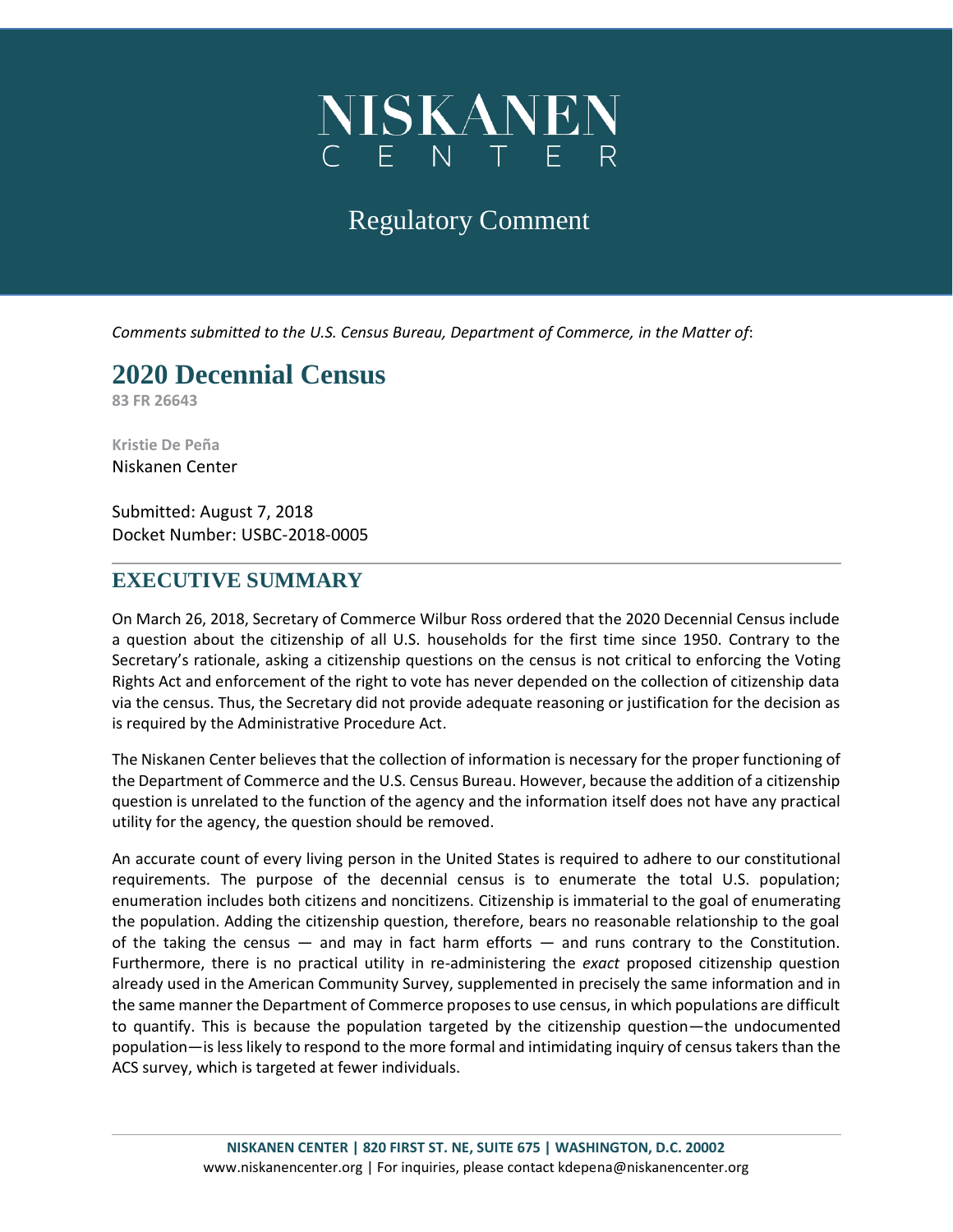## **PART I: ADDING A CITIZENSHIP QUESTION IS UNRELATED TO THE PROPER PERFORMANCE OF THE FUNCTION OF THE AGENCY**

Adding a question on the citizenship status of individuals in the United States to the census does not bear a reasonable relationship to the accomplishment of actual enumeration of the population. The purpose authorized by law to establish an actual enumeration of the U.S. population is not furthered — and may in fact be hindered  $-$  by the inclusion of a citizenship question.

The U.S. Constitution requires the federal government to conduct a census once every ten years that counts the total number of persons — regardless of citizenship — residing in each state.<sup>1</sup> The Census Act assigned the responsibility to the Secretary of Commerce and created the Census Bureau to establish related procedures to accurately enumerate the population.<sup>2</sup> The Secretary of Commerce is charged with the responsibility of establishing an actual enumeration of the U.S. population while remaining consistent with the constitutional goals of equal representation, using methods that bear "a reasonable relationship to the accomplishment of an actual enumeration of the population."<sup>3</sup>

The actual enumeration of the population includes citizens and noncitizens,<sup>4</sup> and is used to apportion seats in the U.S. House of Representatives, the number of electoral votes each state has in the Electoral College, and to draw congressional, state, and local legislative districts.

Adding a question on the citizenship status of individuals in the United States does not bear a "reasonable relationship to the accomplishment of an actual enumeration of the population." The citizenship question will likely harm the accomplishment of an actual enumeration of the population. It will likely produce a significant and systemic undercount of certain groups within "the population" of the United States, including Latinos, Asian-Americans, Arab-Americans, and other immigrant communities of color.

The 2010 census, the most accurate to date, overcounted white residents by nearly 1 percent while failing to count 1.5 million people of color.<sup>5</sup> Demographic analysis and Post-Enumeration Surveys both show that the census misses racial and ethnic minorities, low-income households (indicated by the proxy of homeowner vs. renter), and children (especially ages 0-4), at disproportionately high rates. In 2000 and 2010, non-Hispanic Whites were actually overcounted, according to the bureau's analysis. The gap between census accuracy for non-Hispanic Whites and for all other race groups, between low- and highincome households, is called the differential undercount. In conjunction with the Administration's crackdown on legal and illegal immigration, the addition of the question will most assuredly intimidate mixed-status households from accurately reporting residents.

It is this disparity that deprives underserved communities of political power, government resources and, often, private sector investment.<sup>6</sup>

 $\overline{a}$ 

 $1$  13 U.S.C. §§ 2, 4, 141(a).

<sup>2</sup> 13 U.S.C. §§ 2, 4, 5, 141(a).

<sup>3</sup> *Wisconsin v. City of New York*, 517 U.S. 1 (1996).

<sup>4</sup> *Evenwel v. Abbott*, 136 S. Ct. 1120, 1128-29 (2016).

<sup>5</sup> Ari Berman, *Hidden Figures: How Donald Trump is Rigging the Census*, May/June 2018, [https://bit.ly/2Igd8LX.](https://bit.ly/2Igd8LX)

<sup>6</sup> Funder Census Initiative 2020, 2020 Census Fact Sheet, <https://bit.ly/2niWtz3>.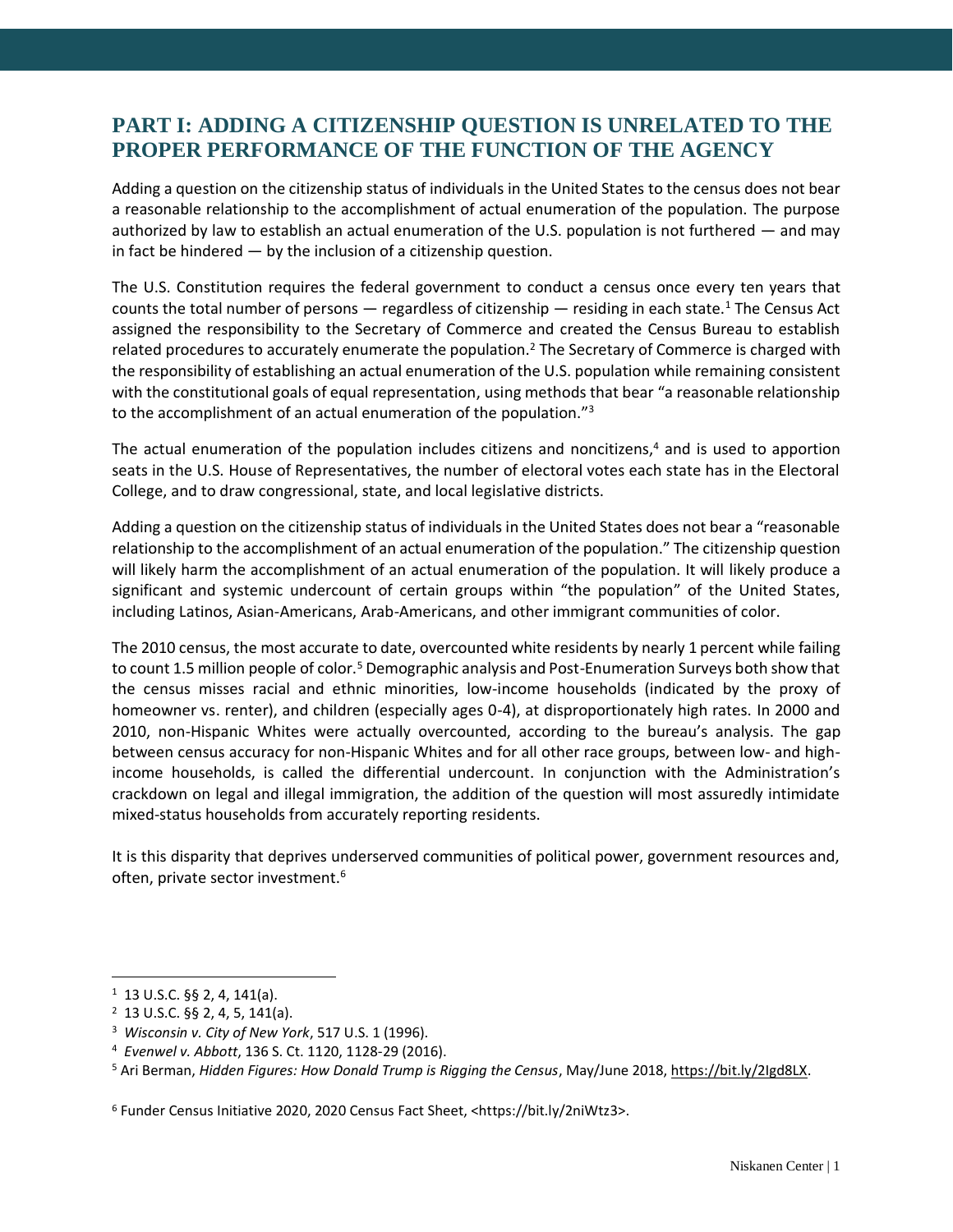Additionally, inquiring into the citizenship status of individuals in the United States likely violates the Administrative Procedures Act. The APA prohibits federal agencies from taking any action that is arbitrary, unconstitutional, and contrary to statute.<sup>7</sup> The decision to add a citizenship question is contrary to the Census clause as well as the Fifth Amendment, and therefore violates the APA as an unconstitutional agency action.

The decision to add a citizenship question is contrary to the Census clause and is also arbitrary and capricious in violation of the APA. The Census Bureau failed to follow their own 2020 Census Operations plan, failed to consult with the vast majority of their advisory panels, failed to provide adequate reasoning for the decision, failed to clarify the need for enforcement of the Voting Rights Act, and failed to acknowledge any evidence contrary to feeble rationale for the addition of a question that was absent for nearly 70 years.

### **PART II: THERE IS NO PRACTICAL UTILITY TO ADDING THE CITIZENSHIP QUESTION BECAUSE THE ACS ALREADY SURVEYS CITIZENSHIP**

The Department of Commerce proposes using the exact question used by the American Community Survey ("ACS") survey and to supplement missing/inadequate information in exactly the same manner as the current ACS survey does, making the question an unnecessary, redundant question that is provided by another reliable survey conducted by the U.S. Census Bureau.

Conducted on an annual basis, the ACS surveys approximately 2 percent of households across the United States, totaling about 3.5 million households, and generates a statistical estimate of information about the social and economic needs of communities.<sup>8</sup>

It uses four different methods of contacting households: internet, mail, telephone, and in-person interviews. ACS surveys continue throughout the year, every year, and randomly samples addresses in every state, the District of Columbia, and Puerto Rico, and use data to create up-to-date statistics.<sup>9</sup>

A question concerning citizenship status is currently one of more than 50 questions on the 28-page ACS questionnaire. The ACS citizenship question appears as follows:

| Is this person a citizen of the United States? |                                                                                  |
|------------------------------------------------|----------------------------------------------------------------------------------|
| u                                              | Yes, born in the United States                                                   |
| u                                              | Yes, born in Puerto Rico, Guam, the U.S. Virgin Islands, or<br>Northern Marianas |
| o                                              | Yes, born abroad of U.S. citizen parent or parents                               |
| u                                              | Yes, U.S. citizen by naturalization - Print year of naturalization $\rightarrow$ |
|                                                |                                                                                  |
| ш                                              | No. not a U.S. citizen                                                           |

 $\overline{a}$ 

<sup>7</sup> 5 U.S.C. § 706(2).

<sup>8</sup> ACS and the 2020 Census, U.S. Census Bureau (last updated 12 Jan. 2018), <http://bit.ly/2OBEwrI>.

<sup>&</sup>lt;sup>9</sup> ACS Top Questions About the Survey, (last updated June 17, 2018), <https://bit.ly/2vrHLdf>.